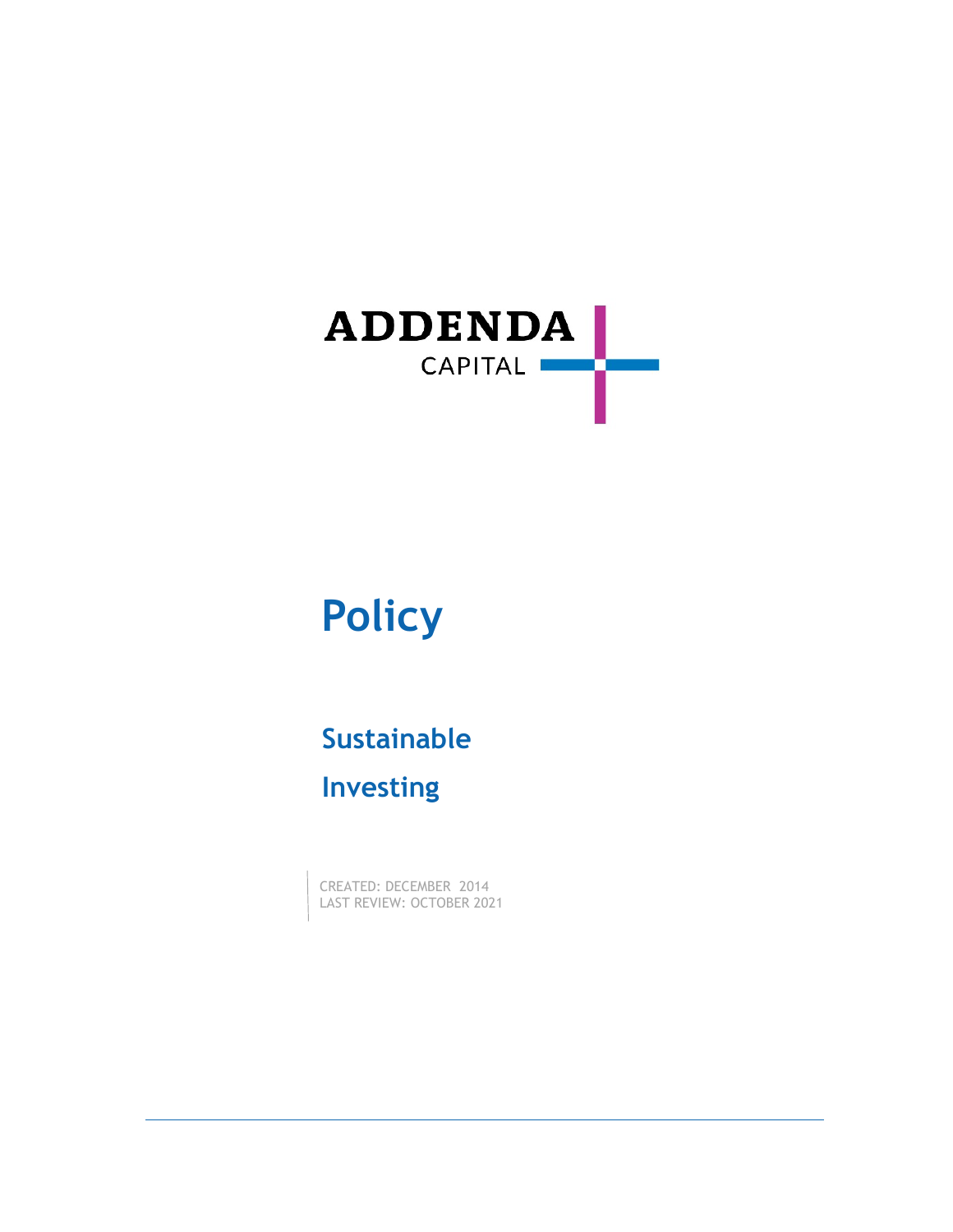## **Table of Content**

| 1. Purpose 2008 2009 2010 2020 2031 2040 2051 2052 2053 2054 2055 2056 2057 2058 2059 2059 2059 2059 2059 205 |                 |
|---------------------------------------------------------------------------------------------------------------|-----------------|
|                                                                                                               |                 |
|                                                                                                               |                 |
|                                                                                                               | $\frac{1}{2}$ 3 |
|                                                                                                               |                 |
|                                                                                                               |                 |
|                                                                                                               |                 |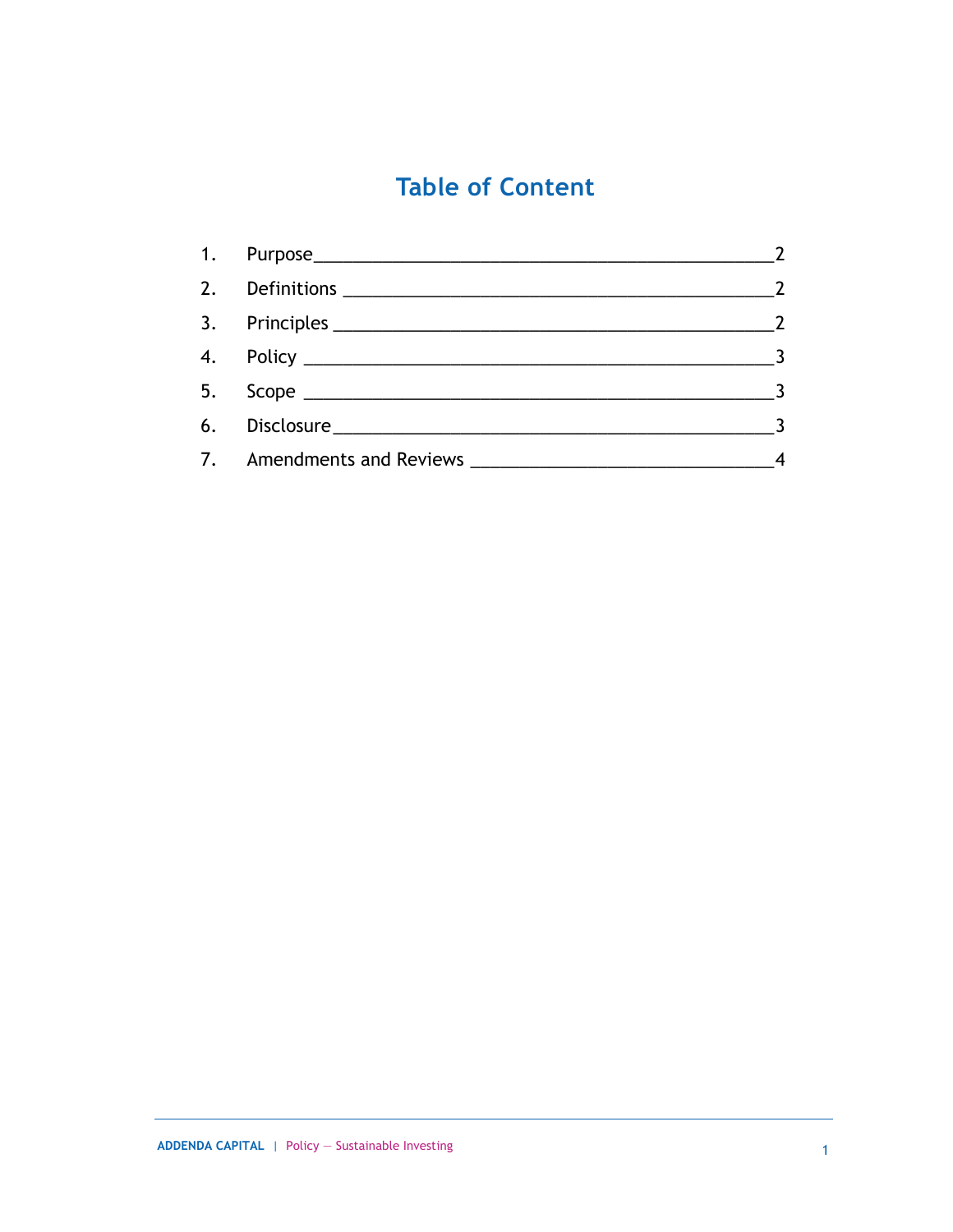#### <span id="page-2-0"></span>**1. Purpose**

This Sustainable Investing Policy highlights the principles that underscore Addenda Capital's commitment to being a Canadian leader in sustainable investing and provides a framework for implementing that commitment. Addenda Capital will work with clients, employees, our shareholders and other stakeholders through an interactive process to further optimize long-term investment returns for our clients through the implementation of this policy.

#### <span id="page-2-1"></span>**2. Definitions**

We define "sustainable investing" as an investing approach that integrates consideration of environmental, social and governance ("ESG") matters into investment and stewardship activities with the objective of enhancing long-term investment performance for our clients.

#### <span id="page-2-2"></span>**3. Principles**

Addenda Capital's approach to sustainable investing is guided by the following principles:

- Good ESG policies, practices and performance have a positive influence on long-term corporate financial performance and investment performance.
- Considering ESG practices and encouraging good ESG practices will help us protect and enhance the long-term value of investments for our clients.
- Sustainable investing will help us fulfill our duty to act in the best long-term interests of our clients.
- Our approach to sustainable investing must be continuously improved and we have a duty to proactively contribute to the development and promotion of sustainable investing globally.
- Cooperation with other investors and stakeholders can help us improve our approach and can increase the effectiveness of our activities.
- Sustainable investing will help us better align our investment activities with the broader objectives of our clients and the best interests of society.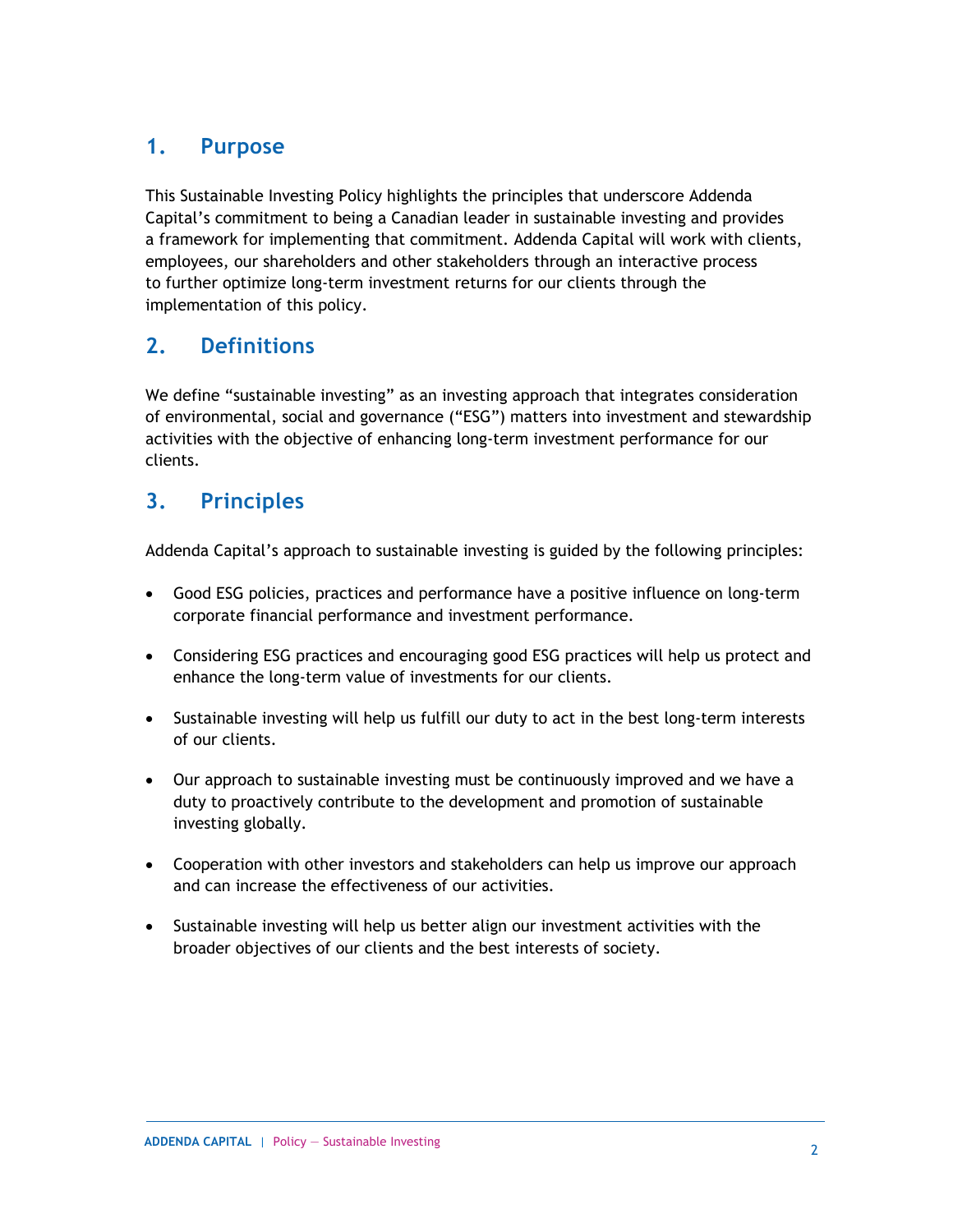#### <span id="page-3-0"></span>**4. Policy**

Our approach to sustainable investing is consistent with the framework provided by the United Nations-sponsored Principles for Responsible Investment ("PRI"). This framework enables us to apply Addenda Capital's principles as listed above to our investment decision-making and stewardship practices. Therefore, where consistent with our fiduciary responsibilities and based on the principles established by the PRI, we commit to the following:

- Identify the ESG issues that could have a material impact on investment performance and incorporate their consideration into investment analysis and decision-making.
- Monitor the ESG practices of the entities in which we invest, exercise voting rights and engage in a dialogue with the entities in which we invest in accordance with our Stewardship Policy and our Proxy Voting Policy.
- Promote acceptance and implementation of sustainable investing and support regulatory or policy initiatives that would enable sustainable investing practices.
- Collaborate with other investors to promote and enhance sustainable investing practices.

#### <span id="page-3-1"></span>**5. Scope**

Implementation of our approach to sustainable investing rests with each investment team. Addenda Capital offers a comprehensive array of investment strategies across a broad range of asset classes and responsibility for investment decision making is distributed accordingly. Each team is supported by the Sustainable Investing Team.

#### <span id="page-3-2"></span>**6. Disclosure**

We will report on our sustainable investing activities to our stakeholders at least annually. Public disclosure will include voting and engagement activities, carbon footprints and applicable policies.